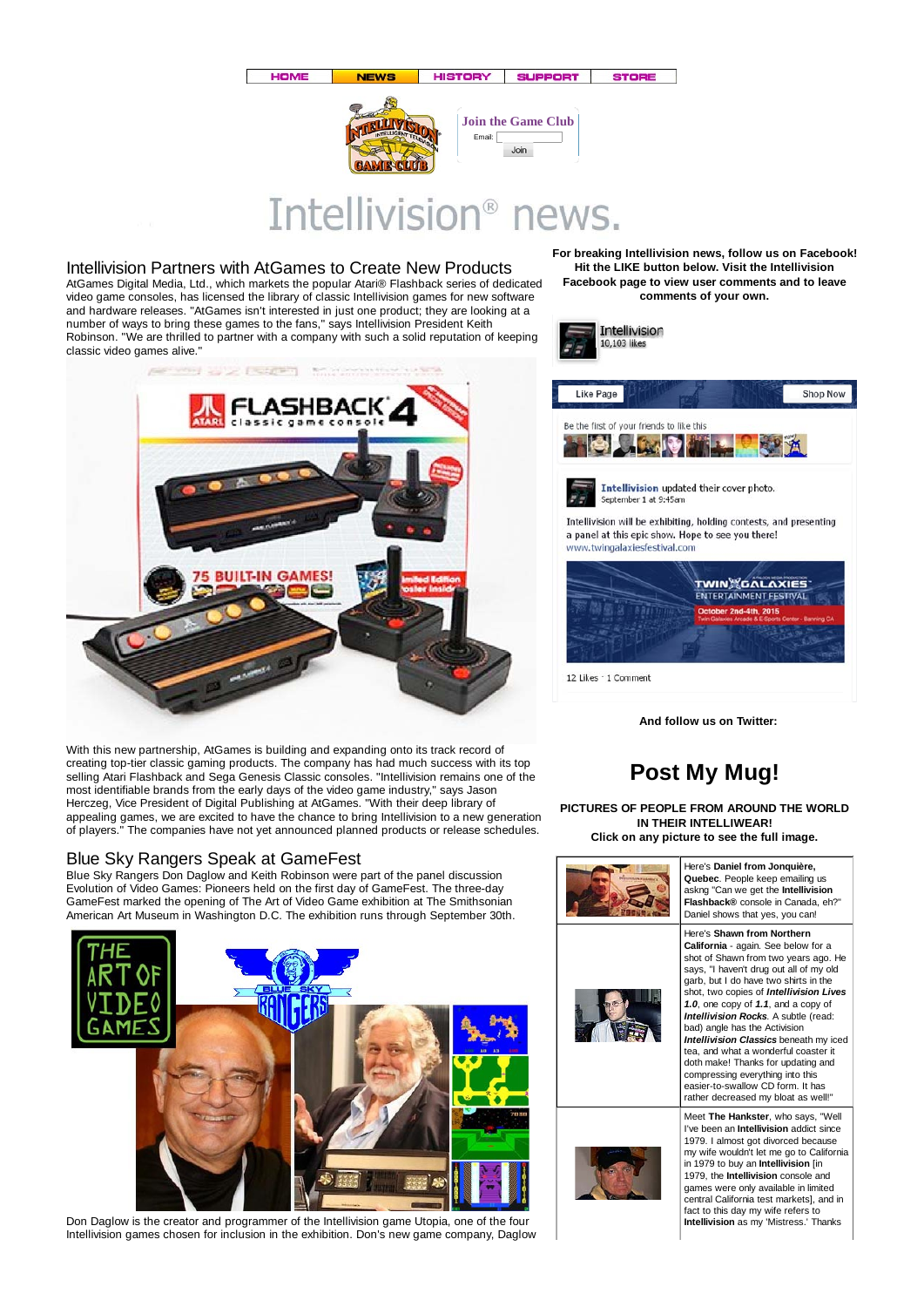Entertainment, LLC, is developing its first release for Facebook. Keith Robinson is the designer and programer of the Intellivoice game TRON Solar Sailer and is today President of Intellivision Productions, Inc., which controls the Intellivision copyrights and licensing. Joining them on the panel were Mike Mica, who has headed production for a number of game studios and publishers since the days of GameBoy; and Rand Miller, who with brother Robyn created Myst, the number one selling PC game of the 1990s. The panel was moderated by Chris Melissinos, curator of The Art of Video Games exhibition. (Arcade game creator R.J. Mical, scheduled to be on the panel, was AWOL.) The 350-seat Museum auditorium was filled quickly. Those turned away could watch on big screens in the Museum courtyard. The panel was also web cast live. The web cast is archived and can be viewed on the Smithsonian American Art Museum web site.

#### Return of the Intellivision trivia contest

By popular demand, the Intellivision trivia contest, which ran for several years in the Intellivision eNewsletter, is returning. In the new incarnation, a trivia question will be posted on the Intellivision Facebook page: facebook.com/Intellivision. The posting will be announced on Twitter: @IntyLives. A winner will be selected at random from the correct answers emailed to trivia@intellivisiongames.com.

#### Intellivision office hit by fire

A fire of unknown origin hit the Manhattan Beach, California, office building that is home to Intellivision Productions, Inc. on February 28, 2011. The fire started in a ground floor dental office underneath the Intellivision office. Luckily, no one was hurt and Inellivision suffered no loses of any historical items. Almost everything in the office was moved into storage for two or three months as the building is being refurbished and cleaned of smoke damage. The inventory of Intellivision merchandise was taken to their homes by Intellivision staff to continue sales and fulfilment. The company apologizes for any delays caused by this situation.

### Intellivision comes to the Nintendo DS



After 6 years in development, *Intellivision Lives!*, a collection of over 60 classic games, has been released for the Nintendo DS handheld. "The second we saw the prototype Nintendo DS at the Electronic Entertainment Expo, we knew this was the perfect platform for Intellivision," says Keith Robinson, President of Intellivision Productions, Inc. "The lower touch-screen lets us duplicate the overlays used on the original hand controllers. This is the closest to the real Intellivision playing experience since the actual console." Such was

Robinson's faith in a DS version that Intellivision Productions paid for its development before a publisher was found. Finding the right publishing partner proved harder than developing the game itself. Finally, late in 2009, Intellivision made a deal with Virtual Play Games to bring the cartridge to market. In early December 2011, it started appearing in GameStop stores across country. It is also available on Amazon and on the Intellivision web site.

### Bushnell & Robinson talk classic games

Atari founder Nolan Bushnell and Intellivision Productions President Keith Robinson were the first guests on the pilot episode of NGaming Tonight, a new web talk show devoted to video games. Introduced as "The Godfathers of gaming," Busnell and Robinson tell about the pioneering days of video games and the legacy of Atari and Intellivision for today. The show will be debuting soon on the nGameTV web channel. In the meantime, here is a trailer for the first episode:



#### Intellivision celebrates at Classic Gaming Expo

The Blue Sky Rangers celebrated the 30th anniversary of Intellivision with milk and cookies at the 2010 Classic Gaming Expo in Las Vegas. After 10 of the former Intellivision game designers held a panel discussion Sunday morning, August 1, they returned to the Intellivision booth at the Expo to celebrate the national release of the Intellivision video game system 30 years earlier. Visitors to the booth could try out the latest releases: iPad and iPhone collections (published by VH1 Classic), Intellivision games in the Microsoft online GameRoom for Xbox 360 and the Intellivision Lives! collection for Nintendo DS. A high-score BurgerTime contest was held on a real Intellivison console.

Want to see your photo here? Send a jpg with a picture of you and your Intellivision gear to comments@intellivisionlives.com. Include your address and if posted we'll send you a free Running Man button! Wow!